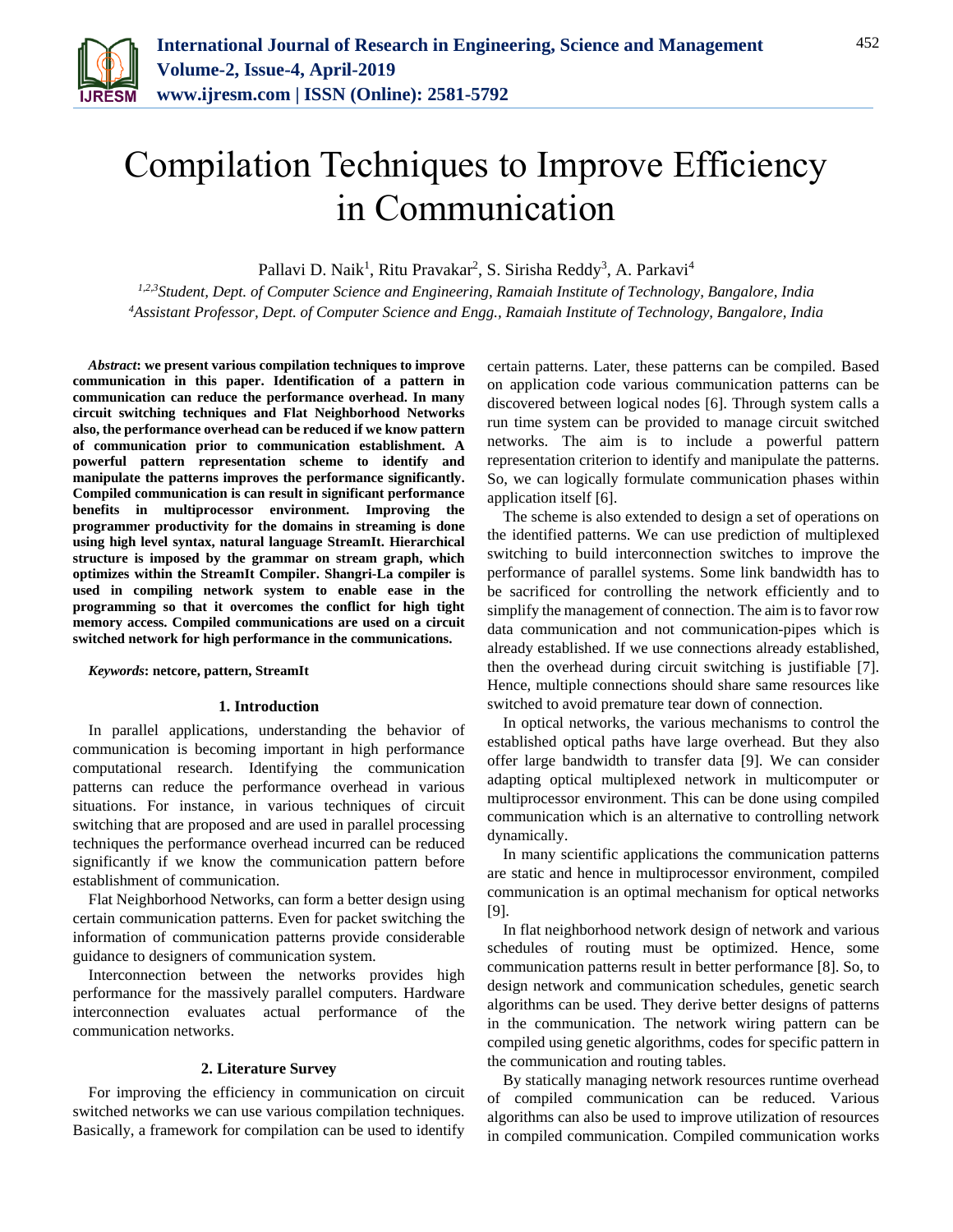

better than dynamic communication to a large degree.

Net core [5] is a high level language, which is declarative. This is basically used in forwarding packets. A new compilation algorithm is developed for packet processing instead of using the controller devices. The main objective of Net core language is exactly matching the bit patterns and arbitrary patterns of wildcard.Net core language are divided into two pieces, so that they can run on switches and controller. Run time attribute this division.Net core uses open flow overview. Packets are forwarded based on the patterns. Which identifies set of packets and corresponding actions on the packets? Integer priority, size of all packets and packets which are processed are tracked using the rule.

# *A. Processing takes place in three sequence step when the packets arrive*

In first step, patterns are matched with packet with the help of switches; packets are dropped if no matching. Priority is considered when multiple matching rules are there. In second step, counters associated with the rule are updated by switches. In third step, action rule to the packet is applied using switches.

# *B. Actions are of two types*

- 1) A forwarding action, packet is forwarded to set of adjacent network locations
- 2) A controller action, packet is forwarded to controller for processing

# *C. Tasks performed by the net core system*

Classifier Generation: set of classifiers is constructed, this classifier is set for each switches.

Reactive Specialization: Each switches have classifier, if a packet is not handled by classifier, additional rules are to be generated.

Filter in StreamIt [3] is basic unit of computation. Low Pass Filter is an example of a Filter, which is also a software radio component. Init function is embedded in each filter which is called at the time of initialization at the first phase. Calculation of weight is done by Low Pass Filter, Filtering also uses the coefficients. The most fined grained execution step is described by a work function in the steady state. Sequential and Parallel stream segments are combined at the filter fusion. With a regular steady-state communication and set of concurrent filter, a stream program is written. For novel compilers "Structured" streams are used as a language construct of stream programs. Validation and formulation of streams are also taken into concern by semantic model of structured stream programs. Several filters are collapsed into one by a parallel fusion transformation which is not taken care by the previous compiler [4].

Minimal latency is taken care in Scheduling algorithm over a structured stream graph. Init function is in pipeline that helps in initialization. Init function has a FIFO Queue which helps to find an input output neighbor. Dynamic messaging system is provided. Which passes for low volume, irregular control information between streams and filters?

Processors having extremely tight memory access, high line rates instruction budgets are quite challenging. C high level packet written program is converted into binary by applying specialized optimizations and scalar. These types of compilers are highly efficient which uses the binary.

A platform-independent language for application development is Baker [1] which has a modular component and codes are reusable. Packet protocol and designing packet must be embedded in a system. Addition of new protocol developed by the developers must also give an ease. Packet manipulations must be done at the efficient cause. A packets state is stored using a metadata which is helpful for communications.

The compiler [4] evaluation is done on IXP hardware, Firewall, MPLS and L3-Switch. Results show high Specialized Optimization for achieving the maximal forwarding rates of the packets.

#### **3. Conclusion**

Compilation techniques can help improve communication in circuit switched networks. For detection of persistent communication control and dataflow analysis can be added.

Also, compiler can be used with different types of network topologies for evaluation of performance. The prediction of pattern takes place at compile time.

Predictive schemes and scheduling algorithms reduce overhead of establishment of circuit switching. The collaboration of compiler, communication predictor and connection scheduler should be evaluated for better decisions.

FNN routing concepts and topology are cheap to implement. The parallel programs a system runs give importance to genetic search algorithm since they are reason behind low cost and high performance. Additional compiler tools can be developed to manage routing issues and customize system design.

In multiprocessor environment for all optical networks, compiled communication is an efficient model. In StreamIt program pattern for the data communications are exposed but there is lack of global synchronization for the compiler. It cannot readily reorganize the program on underlying architecture for efficient execution. Load balancing is taken care by the StreamIt compiler by the power of flexibility through re organizing large programs. Good performance is obtained through Raw Processor.

A high level of abstraction without sacrificing the performance is obtained from the StreamIt compiler. This is the bases for the optimization. Optimization and compiler analysis for the streaming domain is demonstrated by the hierarchical structure. Critical compiler is represented using a stream dependence function for streaming application. Which are comparable to direction vectors and distances for scientific applications?

Banek networks can be considered as efficient but for parallelism techniques they can be complex, considering the topology and technological interaction between them. In the